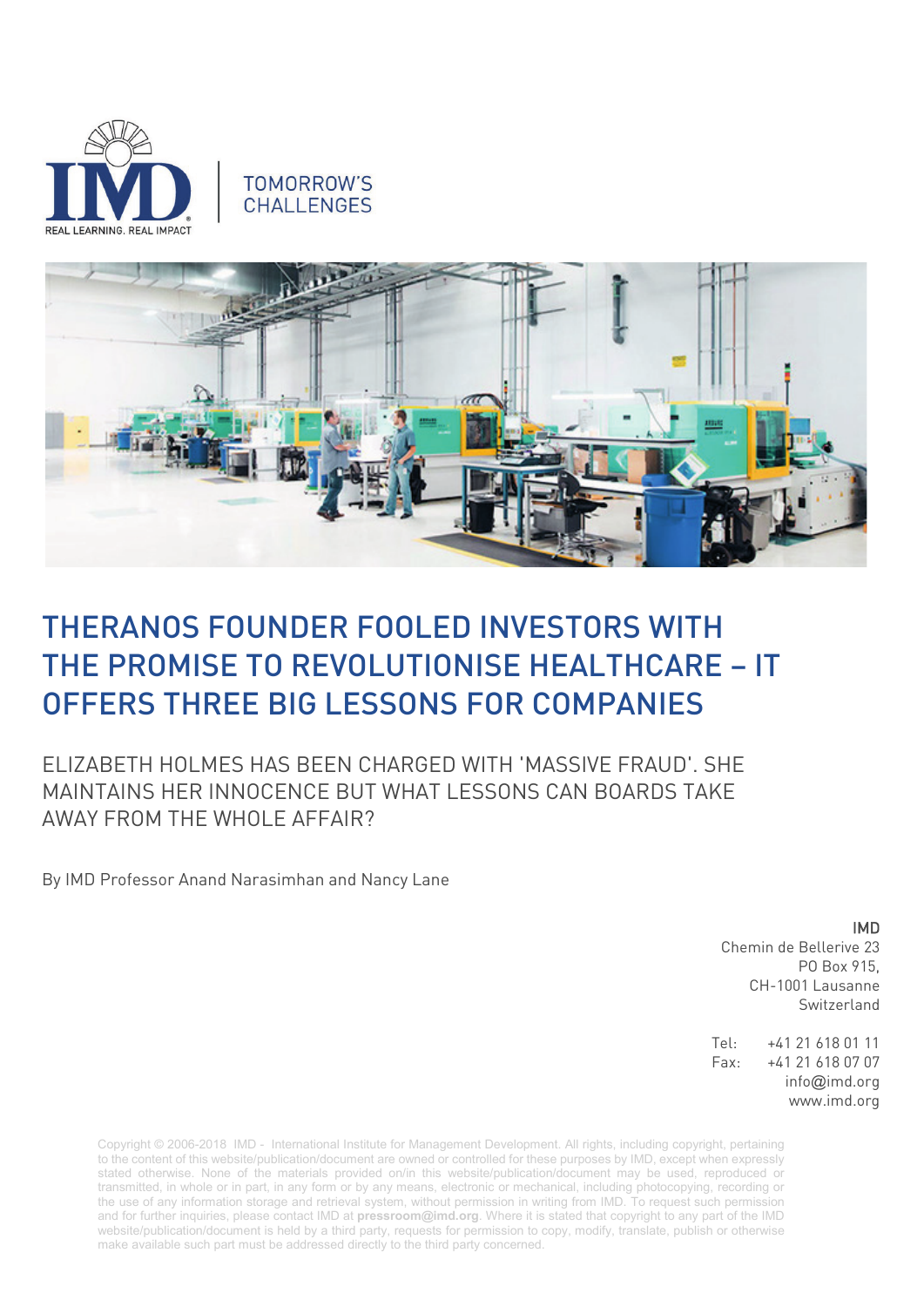Less than three months after being [charged by the US Securities and Exchange Commission\(](https://www.sec.gov/news/press-release/2018-41)SEC) with "massive fraud" and barred from being the CEO of a public company for ten years, entrepreneur Elizabeth Holmes is [reportedly](http://uk.businessinsider.com/theranos-founder-elizabeth-holmes-new-startup-report-2018-6?r=US&IR=T) on the hunt for investors for a new company.

She is still allowed to be the CEO of a privately held company – but would-be investors should heed the lessons from Holmes' last venture, Theranos.

In 2003, 19-year-old Holmes dropped out of Stanford and founded the health tech firm, Theranos. It worked in "stealth mode" for a decade while developing new technology to perform many standard medical tests using only a single drop of blood. After unveiling the company's device and its plans to revolutionise the healthcare industry, Holmes was [heavily profiled](https://www.inc.com/magazine/201510/kimberly-weisul/the-longest-game.html) in the media and embraced the role of guru.

Holmes had a US\$4.5 billion share of the company, which was valued at US\$9 billion at its peak in 2014. But, in March 2018 the SEC [charged Holmes and Theranos](https://www.sec.gov/news/press-release/2018-41) "with raising more than US\$700m from investors through an elaborate, years-long fraud in which they exaggerated or made false statements about the company's technology, business, and financial performance."

Neither Holmes nor the company admitted (or denied any wrongdoing) but agreed to a settlement that effectively stripped Holmes of control of her company and she was fined US\$500,000.

Holmes was compared to Apple's Steve Jobs. EPA/John G. Mabanglo

There are lessons that we can learn from this spectacular fall. At first glance, it raises concerns about the role of board members in carrying out their clear fiduciary duties. For a US corporation this includes, but is not limited to, "the duty of care": to exercise one's independent judgement with skill and diligence.

Theranos' board seemingly overlooked a systemic and long-term fraud. And yet its [members](http://fortune.com/2015/10/15/theranos-board-leadership/) were preeminent public figures – three former cabinet secretaries, two former senators, as well as retired high-ranking military officials. While Theranos' board has been criticised for not including industry experts, its members were highly knowledgeable about governance, and would have been aware of their fiduciary responsibilities.

There are three insights from Theranos' failure, which apply to any new company – and would-be board members of Holmes' next venture.

#### **1. The danger of sticking to what you know**

We know from the study of [group dynamics](https://www.spring.org.uk/2009/08/why-groups-fail-to-share-information-effectively.php) that groups talk about what they know. Members of any group – including boards – discuss topics such as what they accomplished together, the good old days, common friends and the familiar. The dark side of this underlying, subconscious force is that groups do not talk about what they do not know.

So, while the Theranos board members could add value to Theranos – they were knowledgeable and competent in their fields – they, too, were subject to the forces of group dynamics and we can speculate on whether they might have avoided discussions of the unknown. Did they, for example, deeply interrogate Holmes' technological tool box to understand the company's main product? You simply cannot talk about what you do not have the knowledge base for.